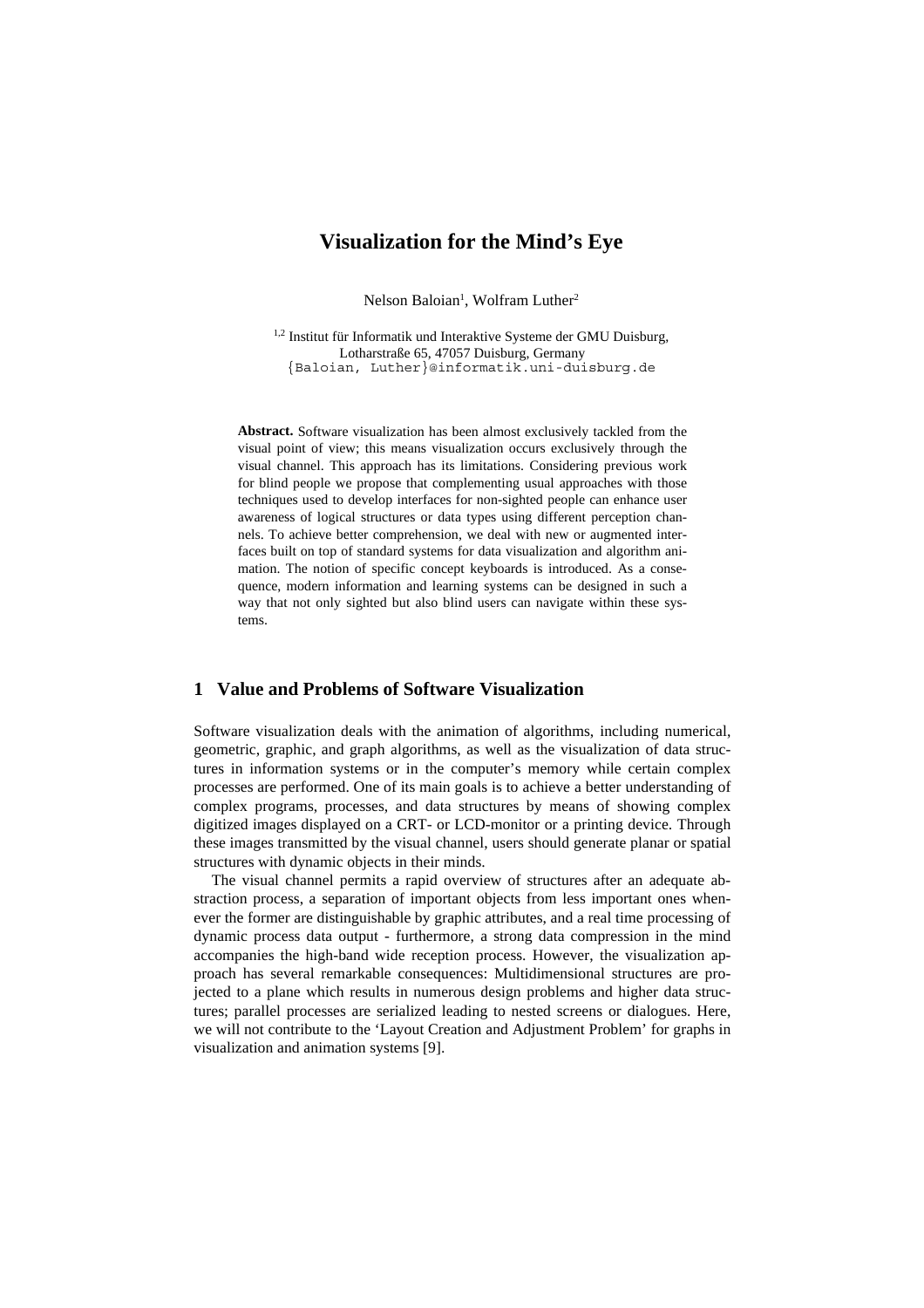Too often, the resulting graphic outcome is highly complex if we consider rasterized animated sequences and is strongly compressed during the reception process. Only a few details remain in memory. This fact is widely discussed in the literature. J. Norseen [18] deals with the conversion of 2D retinal visual sensory information signals into 3D semiotic mental representations and describes a visual semiotic language built from a finite alphabet of basic images: In constructing mental images certain left occipital areas of the human brain seem to perform the same neurological functions while the so-called Broca-Wernicke area does the conversion of aural sensory signals into a finite set of sound types producing neurolinguistic patterns. Norseen suggests that only about forty sound types and thirty images form the basis of expressed aural and visual languages.

Consequently, it would seem to be of interest to bypass, or better still, to complement standard graphic displays and search for alternative ways to provide logical structures using different perception channels to human minds provoking equivalent or alternative impressions and images.

The paper begins with a discussion of parallel reception modes and introduces the notion of concept keyboards. Then different ways for implementing an enhanced perception are discussed; this is followed by a case study. We formulate some ideas on the automatic generation of concept keyboards, look at recent work in the area and finish with some conclusions.

# **2 Parallel Reception Modes**

Our working hypothesis will be that not only sighted but also blind users should be able to use and navigate within systems implementing new or augmented interfaces using enhanced perception tools to achieve software visualization for the mind's eye [16]. Thus, we do not intend to develop a system for blind people only, on the contrary, we claim that by proposing complementary perception channels and navigating facilities there will be a real enhancement for "normal users" when systems are navigable and usable for people with disabilities. It is reported in [17] that blind people develop special forms of navigating within an unknown environment and represent spatial structures with cognitive difficulty. This is true not only for the real world but also in virtual computer based environments. Certain evidence of this is given by experiences done according to the HOMER UIMS approach by Savidis and Stephanidis [23]; this approach consists of developing dual user interfaces for integrating blind and sighted people. To achieve this goal standard visualization elements like control element icons, tool menus, short cuts, logical structures with nodes and links, hypertext, images and animated sequences are enriched with acoustic elements or haptic interfaces, which allow direct interaction of the user with objects of the model used for the computer to represent the problem being explained or presented. To navigate independently from the graphic output we introduce the idea of a draft keyboard, which is realized by redefining keys on a traditional keyboard, by a matrix of small keys on a graphic tablet or by mapping them with the help of problem-specific hardware.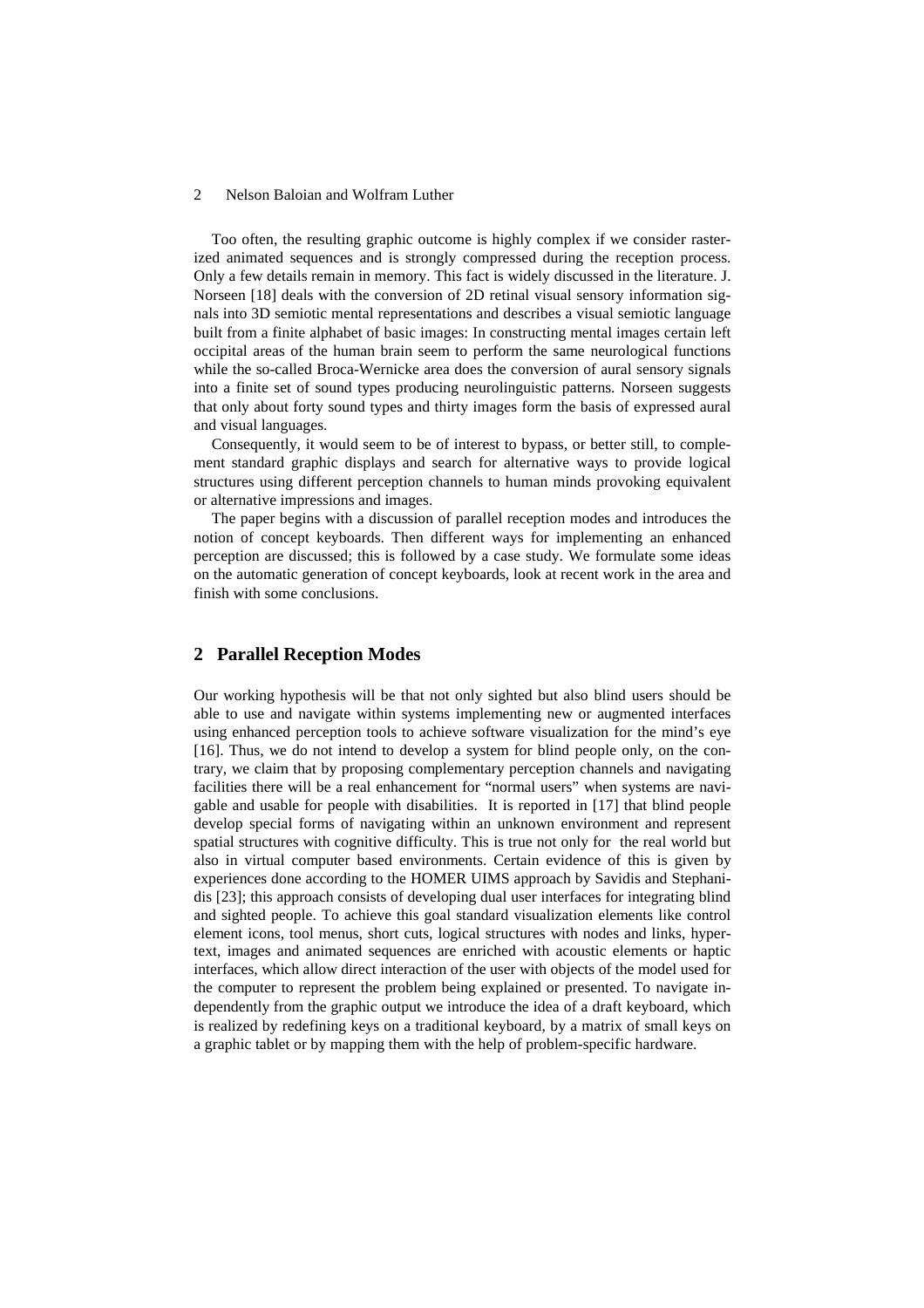## **3 Ways to an Enhanced Perception**

At present, virtual environments are basically built on visual displays, with some use of auditory and very little haptic information. The International Community for Auditory Display (ICAD) is a forum for presenting research on the use of sound to display data, monitor systems providing enhanced user interfaces for computers and virtual reality systems [12]. Research areas include the auditory exploration of data via sonification and audification, perceptual issues in Auditory Display systems and sound in immersive interfaces and virtual environments.

Mapping scientific data redundantly to visual and aural elements may increase the perception of the information and can lead to better insight and understanding. Conveying the same information using different channels to transmit it to the user becomes an important design element in systems where the network bandwidth is limited.

To complement the visual channel we have to design an acoustic interface which delivers at least the same information as the graphic one. So we have to develop a correspondence between visual and aural control elements as well as acoustic and graphic attributes. An earcon characterized by a typical melody can be added to any iconic control object. Earcons are abstract musical tones that can be used in structured combinations to create auditory messages. In 1989 Meera Blattner [7] introduced earcons as nonverbal audio messages to provide information to the user about computer objects, operations or interactions. Earcons are constructed from simple melodies also called motifs. A motif is a typical tonal pattern sufficiently distinct to represent an individual recognizable entity. The most important features of motifs are instrument, rhythm, and pitch. Earcons for such operations as 'Play', 'Go left', 'Go right', 'Forward', 'Back', 'Jump', 'Start' and 'Stop' could be created. It is possible to produce higher level earcons such as 'Next problem' or 'Close program' [8] and to create hierarchical structures. For modeling objects in our virtual world the following correspondences are possible:



**Fig. 1.** Correspondences between graphic and aural attributes

According to Bissell [6] people's association between tonal pitch and spatial position depends on the cultural context. Moreover, the correspondences proposed in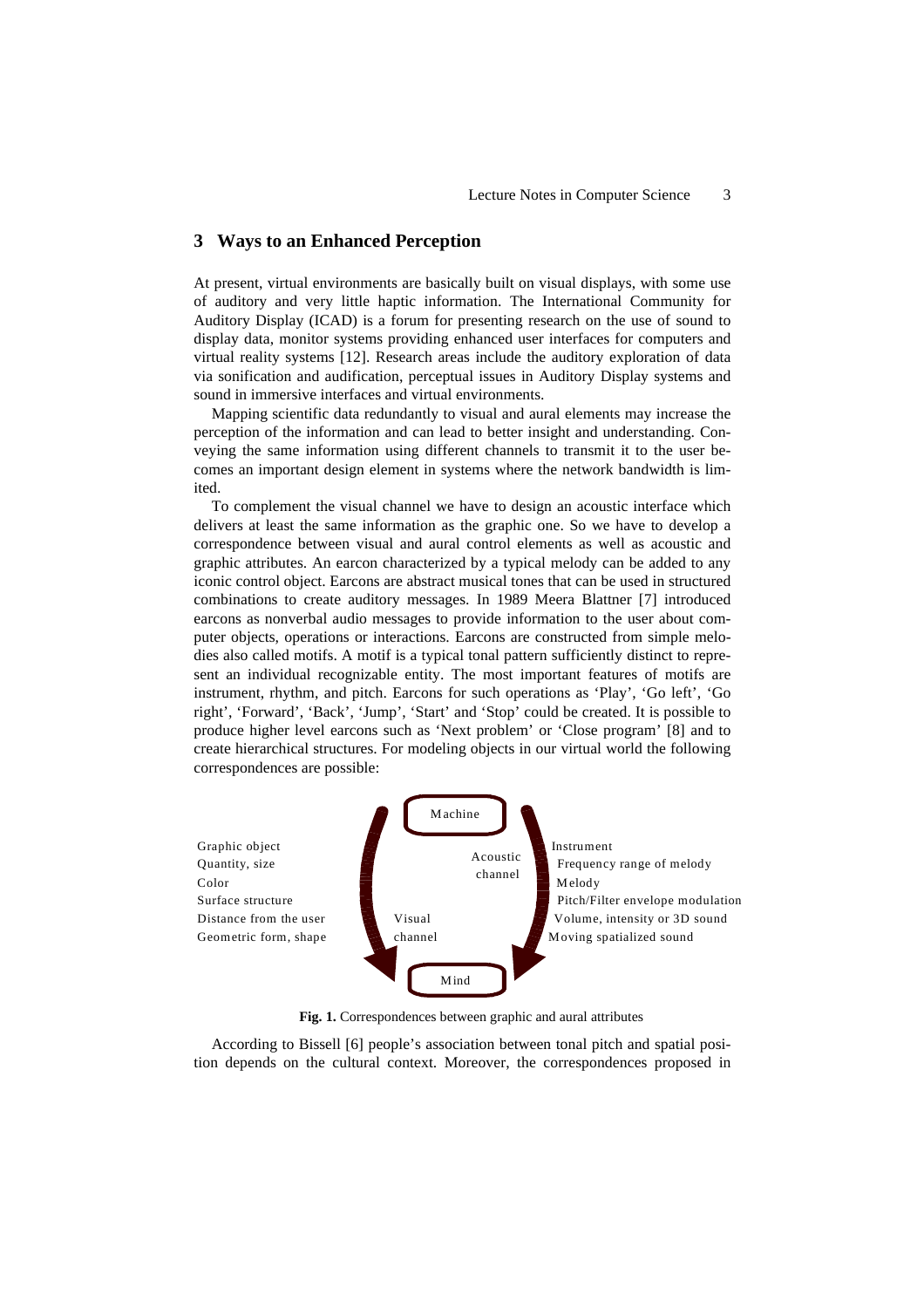Figure 1 do not fully match the established psycho-physiological basis for Western culture. A tone, being of definite pitch, is the type of sound particularly relevant here. Tones represent a striking metaphor of location and motion, a change in pitch is perceived as being analogous to actual spatial motion and as taking place along the vertical dimension. Tonal brightness is associated with visual brightness, which is associated with visual or physical highness in space.

Nodes and links are the constituent components of Hypertext. While nodes can easily be complemented by text explaining the content in a straightforward way, there exist several possibilities for transforming links into sound. Neighboring nodes can be enriched by text hints or a pair of sounds; – a path can be illustrated by sequences of sounds. All these representations are volatile and must be activated after some time. This can also be done by using hotspots as particular restricted areas of larger graphics. Thus, moving into such an area or leaving it would trigger auto-narration or special wave files.

An interesting aspect of modern graphic user interfaces is they offer an easy and comfortable way to navigate and interact with software systems directly on visualized structures or through control elements like buttons, scrollbars, and dialogues.

- − Users point directly at displayed interactive objects.
- − They traverse the graphic representation of a logical or a hierarchical data structure with the aid of arrow keys or a pointing device.
- − They manipulate or search for interactive objects by exploring a matrix of small areas called a concept keyboard with the aid of arrow keys or a pointing device and graphic tablet.

However, combining visual output with control elements is not appropriate for a blind person. Whereas the parallel use of icons and earcons enables blind people to control the system, the navigation on visual representations of internal data structures should be accompanied by appropriate concept keyboards custom-built for the application.

Currently, there are industries manufacturing touch devices called Concept Keyboards which can be connected to the computer through a serial port. For example, a touch pad consists of a flat touch-sensitive polycarbonate surface (A2, A3 or A4 size) made up of 128 or 256 cells set out in a rectangular array and allows the user to select the keyboard layout best-suited to the required application. Up to 256 programmable keys, defined individually or in groups with pre-designed overlays and blank templates can be customized using one of the existing overlay designer software packages. An overlay can have many different layers of information, pictures, video or sound. Paper sheets can be inserted on which objects are embossed and words are written in Braille. A blind person controls an application by pressing on the embossed pictures or Braille words. When particular areas of the concept keyboard are pressed, a digitized sound can be heard. A number of tactile overlays have been designed to be placed on the concept keyboard. Users can move their fingers along the tactile path, and, when they press certain 'nodes', the computer executes appropriate control commands or plays sound sequences [1].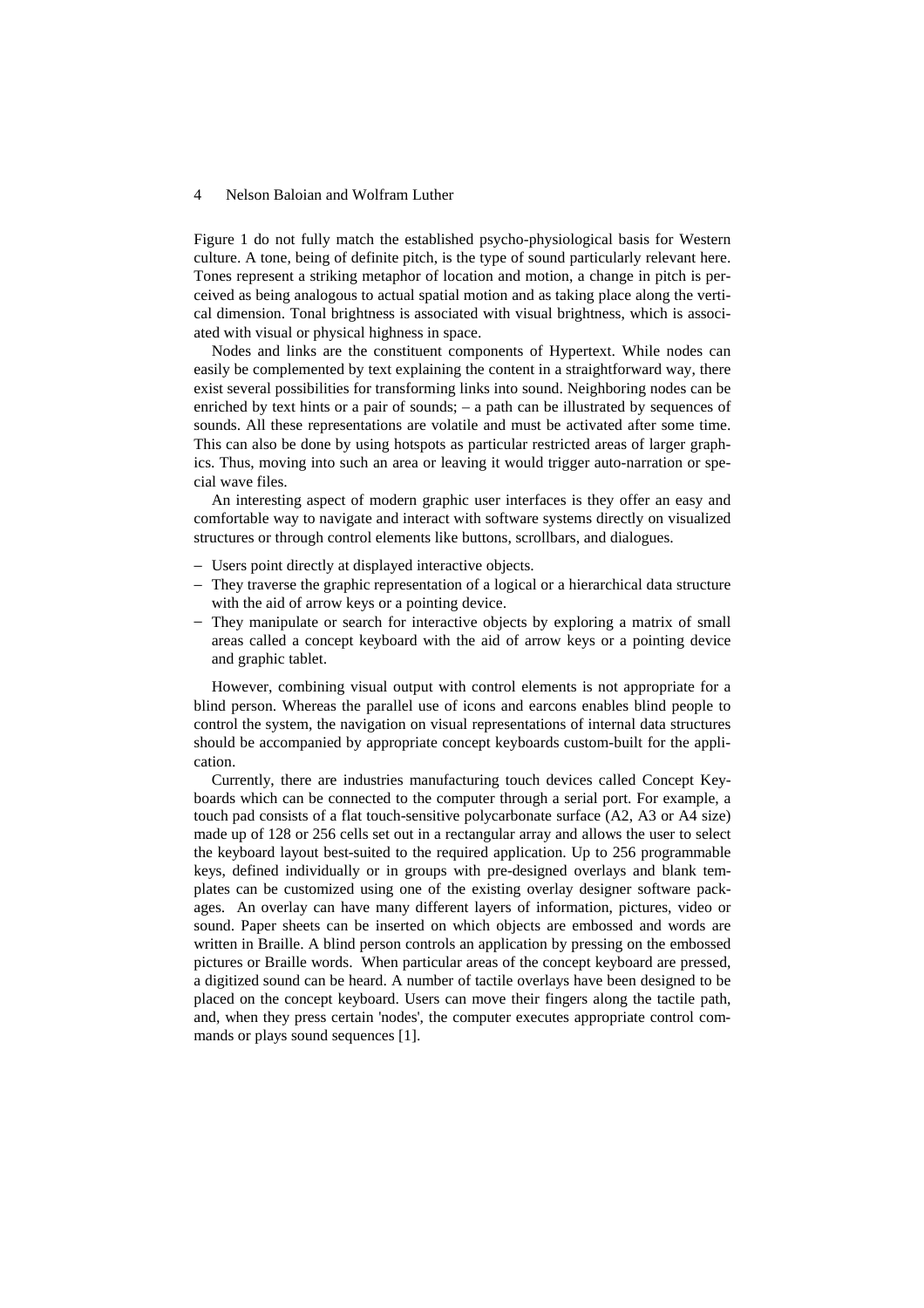### **4 Case Studies for Enhanced Perception**

#### **4.1 Visualization of Algorithms in Computer Graphics and Image Processing**

ViACoBi [10, 11, 15] is interactive multimedia courseware visualizing Computer graphics and Image processing algorithms; it provides a new learning environment for undergraduate students to accompany classical lecture and lab courses. It proposes eight lessons, each one providing a certain interactive presentation mode with links to relevant technical facts and terms in a glossary and a context-sensitive help function. It also includes exercises, and a visualization and animation toolbox to construct relevant artifacts and to test algorithms in different scales and with various input parameters in a stepwise execution mode displaying all relevant variable contents. One aim of the system is the visualization of rastering algorithms to digitize straight lines, circles and ellipses.

We explain our approach with an example concerning 4-way and 8-way stepping in digital geometry. In raster graphics, there are four horizontal and vertical neighbors  $(x\pm1,y)$  and  $(x,y\pm1)$  of a pixel  $(x,y)$  or eight neighbors if we add the four diagonal neighbors  $(x+1,y\pm 1)$  and  $(x-1,y\pm 1)$ . By stepping via 4- or 8- adjacent points we obtain 4- or 8-paths or so-called raster curves built from adjacent 4- or 8-neighbors. A concept keyboard should support 4-way or 8-way stepping from one position to the adjacent points in any of the 4 or 8 directions, respectively. This can be done via 4 or 8 arrow-keys which allow navigating stepwise on paths and shapes.

The keys are labeled with the directions east coded by the number 0, northeast by 1, north by 2 and so on. Each path can be described by a starting point  $(x_0, y_0)$  which can be reached by the focus-key and a sequence of directions, called the chain-code. There is an analogue three dimensional extension when we consider octrees and voxels with 26 neighbors. Here, we can use the layers of a 2D stepping keyboard. Starting from a *RasterCurve* class, its parameters and methods, and the sequence of method calls, it is possible to generate and to design the concept keyboard automatically. (This will be addressed later in point 5 of this paper. )



**Fig. 2.** Concept keyboard for 4-way or 8-way stepping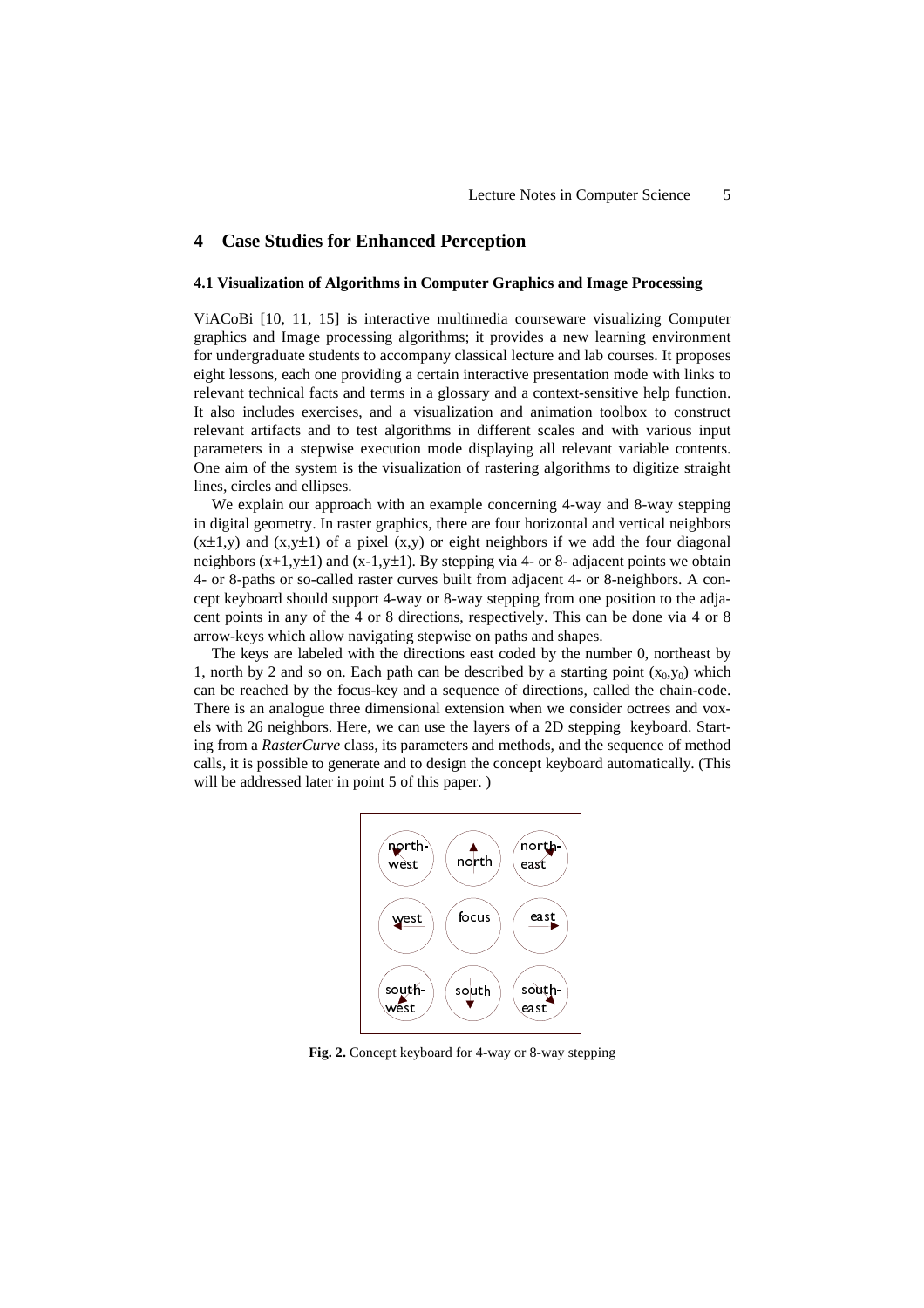In the exercise part (see Figure 3) we ask for the number of the connected components of an 8-path in the case of the four neighbors topology where only horizontal and vertical steps coded by even numbers are allowed. It is more intuitive to use the aural representation and directly count the odd numbers within the chain-code enumeration than to derive the result from the visual representation of the path in the object area, which contains much more irrelevant information. Furthermore, the blind user can directly construct or modify raster curves such as lines, circles or ellipses by using the concept keyboard. The key in the center can be used to skip to the beginning of the curve. Correct and incorrect steps are signaled by different acoustic messages.



**Fig. 3.** Visualized aural and graphic representation of a raster curve

Now we will give further examples of how to animate standard graphic algorithms in two dimensional pixel geometry using different perception channels. There are basically two different ways to proceed. The common way is to show how the algorithm works using its logical representation, e.g., the Nassi-Shneiderman diagram or other control flow charts. Once, a pseudo code of the algorithm is given, a small window can be moved over the diagram lightening the current command line being executed. Thus, the control flow is animated and assignments, branches and loops are highlighted.

A completely different method is based on displaying the manipulated data. However, several points must be mentioned in regards to this method. First, an adapted visual representation of the data must be developed. Loop variables, flags, stacks and registers are interesting candidates for display. It is necessary to scale data in order to obtain coarser structures, to slow down the working algorithm, and to find an adequate representation of the output. We postulate an interactive user control allowing the user to step forward and backward within the algorithm, to redo steps and to modify the step width. This can be done with the concept keyboard.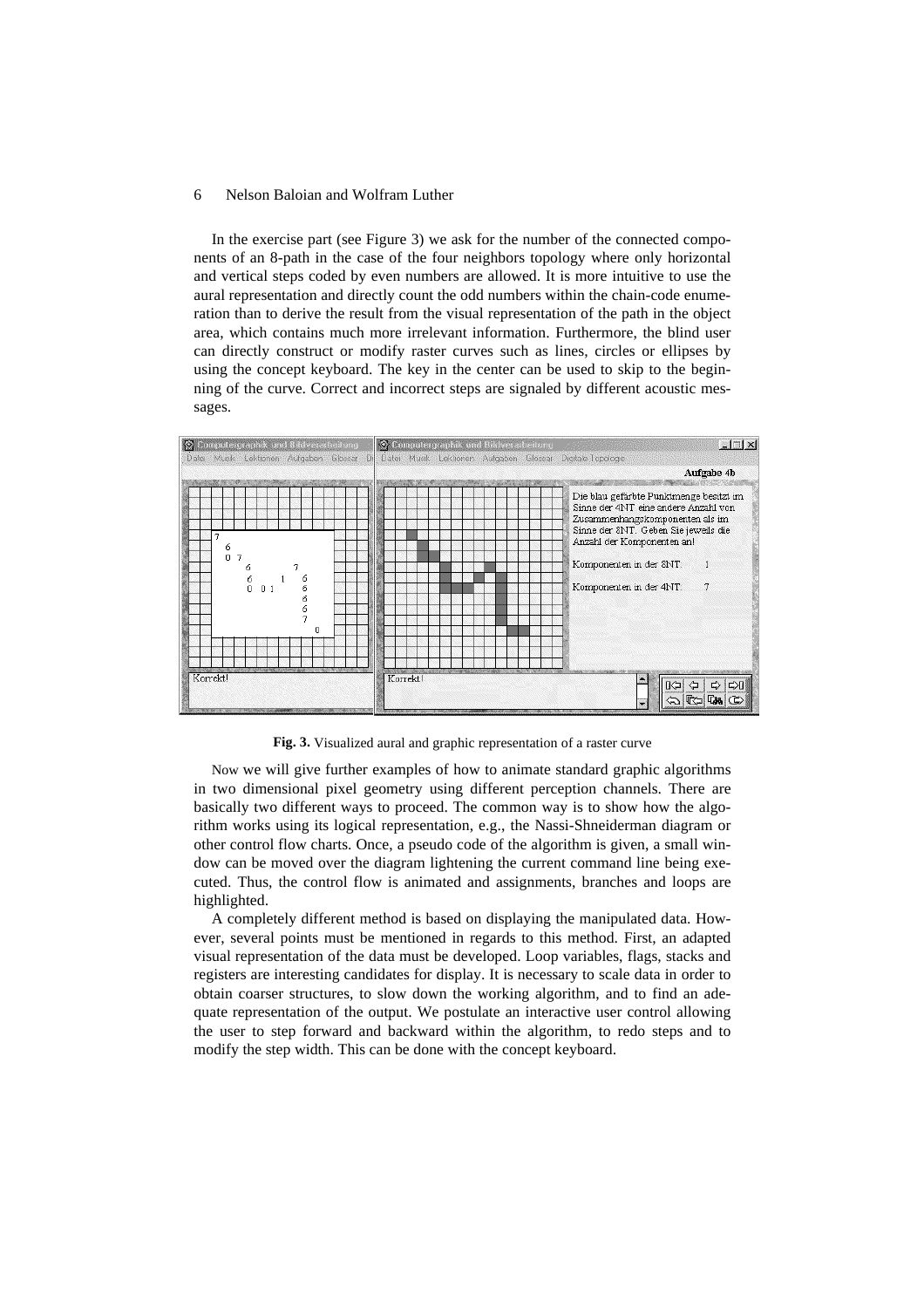Our second example is the Bresenham algorithm which digitizes lines, circles, and ellipses (see Figure 4). At the same time, the growing circle or ellipse altering the contents of typical variables can be seen. First, the growing curve is translated into appropriate intuitive sounds accompanied by spoken text concerning the contents of the variables. Another view presents the Nassi-Shneiderman diagram via text-tospeech. Finally, it is necessary to group the control elements at the bottom of the screen to simplify the navigation.





**Fig. 4.** Enhanced representation and interaction for the Bresenham algorithm

ViACoBi is complemented by another teaching system which presents comparable solutions for spatial data structures like bintrees, quadtrees or octrees; this system will be provided with a haptic interface in the future. These new features will be implemented in a new version of ViACoBi.

#### **4.2 Sorting Algorithms**

Usually algorithm animation maps elements on rectangles with heights proportional to sizes. Alternatively, a sorted array of numbers for a sorting algorithm can be represented by a sequence of sounds with ascending frequencies. For an example like Heapsort it is conceivable to replace the node contents with sounds and then explore the data structure using a concept keyboard, a pen or a joystick together with a tracking function and attracting nodes. The program code can be augmented by auditory messages concerning the current running procedure and its current parameter values, the values of control variables within the loops, the result of comparisons in conditions, the result of changing memory contents, and the progress in work. The last point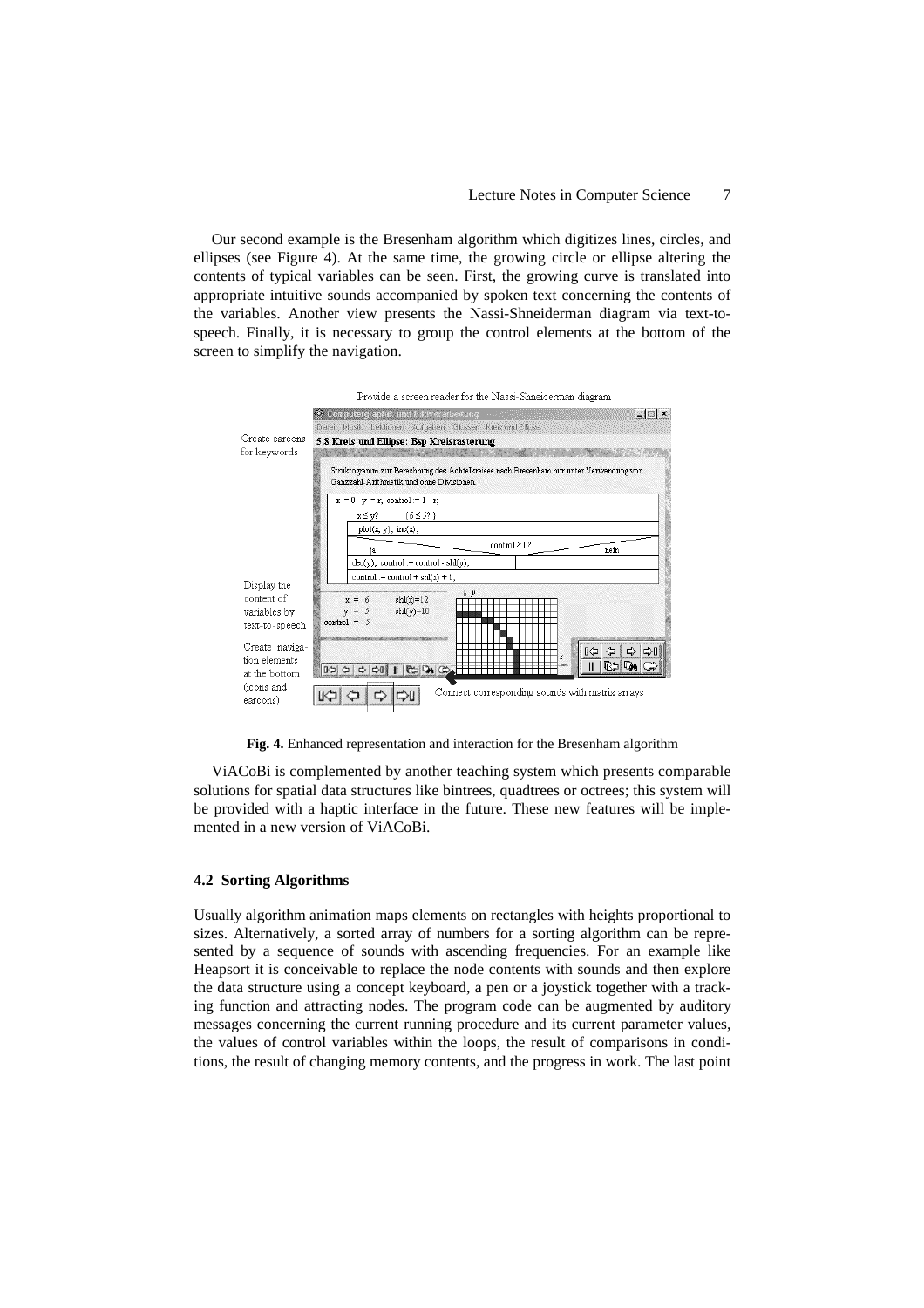is a very important one because the preceding ones only concern local actions without contributing to a generalized view on the algorithm or data structure. These messages can be generated automatically like some debugging information and can be displayed graphically or by text-to-speech. So our focus changes from algorithm visualization to algorithm explanation.

#### **4.3 Graph Structures**

In a graph each vertex can be complemented by an explanation concerning the content, the parent and child nodes and the global position within the graph. Outgoing and incoming edges are mentioned. There are many classical graph algorithms to construct shortest paths or spanning trees. When we want to go from point A to point B, a standard visualization tool proposes a two dimensional road map containing start and end point but also many further details. So the user must collect the relevant information, discard all roads which do not serve, and extract an adequate solution path. A better way is to preprocess the map and to use a spanning tree or only good paths near A and B. However, the simplest way is to announce through an acoustic channel a sequence of local landmarks and directions to reach point B.



**Fig.5.** Concept keyboard for AVL-trees

Balancing an AVL-tree after the insertion or deletion of vertices is a problem which is addressed by several tools for algorithm animation. For instance, by using standard right or left rotations the tree can be rebalanced. To do this work and to navigate on the tree we propose the concept keyboard given in Figure 5.

#### **4.4 Didactic Network**

In their paper [2] N. Baloian et al. discuss the concept of didactic networks. In such a network, the teacher collects multimedia material which is organized as the vertices of a directed graph and presented to the students, while the teacher follows a certain instruction path. The network provides the following types of nodes: Graphic, Animation, Audio, Video, Text, Discussion, Individual and Group Work. Nodes are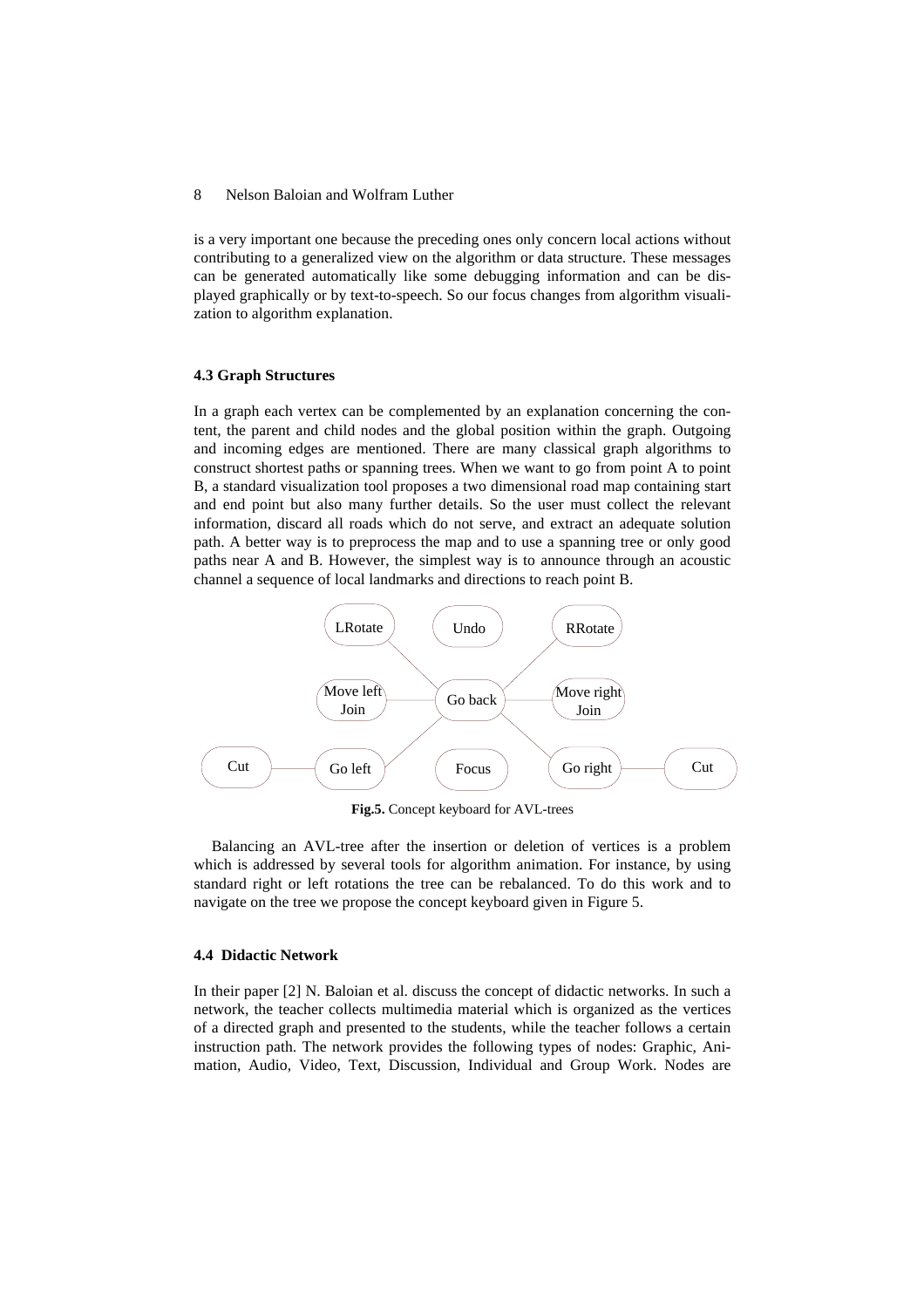linked by different typed edges with labels corresponding to standard teaching methods, such as 'introduces to', 'refined by', 'explained by', 'exemplified by' and 'summarized by'. The lesson manager controls the visualization and presentation tools. Relevant parts of the network are constantly displayed to support the user. Different teaching methods lead to different weights of the edges. A spanning tree is calculated to overcome the very complex graph structure. The teacher steps through the tree visiting the most important nodes and presenting their contents. It is an interesting idea to develop appropriate concept keyboards for navigating within the network to explore the logical structures which brought to the teacher's mind by different perception channels. The concept keyboard supports the teacher's navigation through the learning material in a didactically coherent way according to a predefined teaching or learning strategy (see Baloian, Hoppe, Luther [3]).

#### **4.5 Design Principles**

Our considerations can be summarized in the following list of design principles which can be used to add other transmission/reception modes in parallel to classical visualization:

- − Enable users to explore objects represented by digital shapes or three dimensional octree-models and neighborhoods by pointing to or grasping them in order to generate images in the mind.
- − Transform graphs into acoustic structures; supply nodes with text, images, pictures, and links with captions which can be presented by text-to-speech.
- − Use earcons and icons in parallel; use frequencies to represent coordinate values and different instruments for different axes.
- Provide for a graphic tablet and pen or special concept keyboards to traverse a graph structure.
- Develop for each application a suitable concept keyboard by redefining keys, creating special button schemes on a graphic tablet or introducing a new device custom-built for the application.
- − Use commercial or free screen readers. They help visually impaired people navigate within information systems.
- − For algorithm animation divide the screen into two parts: Place on the right side comments on the algorithm or a formal description which can be presented by textto-speech and on the left side a visualization enhanced with acoustic motifs (directions or dimensions can be represented by different instruments and positions by tonal pitches). Thus, a natural slow down is obtained by spoken explanations.
- − Introduce modern haptic interfaces like gloves or wireless ultrasonic joysticks. They provide a new feeling of three dimensional geometric data structures as was reported in [14, 21].

However, all these concepts lead to a stepwise or local processing of the model. Therefore, an important question must be answered: Is it possible to achieve a global mental image of a static or dynamic scene only from local exploration? Furthermore,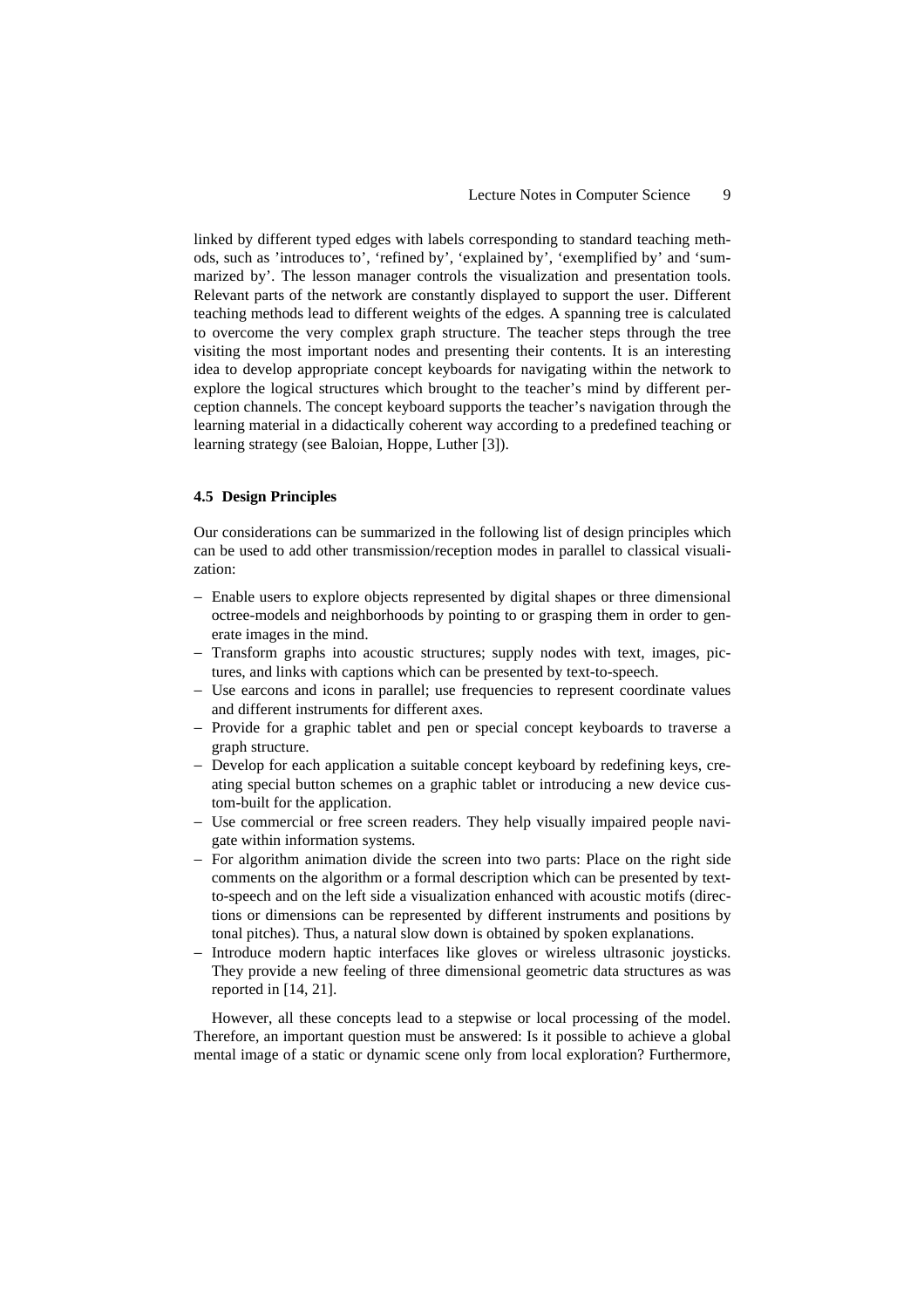we must develop evaluation strategies and best practice examples to prove that augmented interfaces and complementary perception channels provide better comprehension.

### **5 Ideas for Automatic Generation of the Concept Keyboard**

A concept keyboard allows users to traverse a data structure and/or perform certain procedures or functions on it step by step. Ideally, the concept keyboard would be generated directly from the code implementing the data structures and algorithms over them. However, then we would too often be confronted with declarations of data structures defining fields and operations needed for implementing the whole system but making the understanding of important ideas and issues more difficult. The use of parameters in the implementation of methods for traversing or modifying the data structure may also complicate the generation of a simple but meaningful concept keyboard. To overcome these problems, we propose using an interface file which defines the data structures and procedures in a suitable way, making the generation of a keyboard easier and "cleaner". Of course, how "clean" and meaningful (that is, how helpful for understanding the data structure and their algorithms) the resulting keyboard will be depends on how the interface file is written, but this seems to us to be unavoidable. The definition of the interface file should be made according to the following rules:

- − Define the data structures containing only the relevant information which is needed to understand the general problem and its solution.
- Define a number of methods or operations having only the current node (or array element) as implicit parameter (like "this" in a Java class definition). Other nodes should not appear as parameters. Instead of this, more operations should be defined. (For example, instead of rotate $(x)$  with x being the left or the right child, a rotateLeft() and a rotateRight() operation should be declared.)
- − Associate with each operation the corresponding call to the method implementing it.

This last condition may cause the programmer to change the original code of the implementation but this should not demand too much work if the code has been reasonably written. The interface file definition language should be XML (eXtensible Markup Language), which is a meta-syntax used to declare Document Type Definitions (DTDs) for existing and new computer markup languages. The focused DTDs are intended for User Interface-oriented structural, textual, graphic, acoustic, or tactile renderings. XML promotes the creation of accessible documents which can be equally well understood by their target audience regardless of the standard or concept keyboard device used to access them. XML permits the simple yet flexible definition of structured documents. This feature makes the description of data structures and functions with this language very easy. This, added to the fact that XML is a standard, makes it the right candidate to be used as the interface definition language for concept keyboards.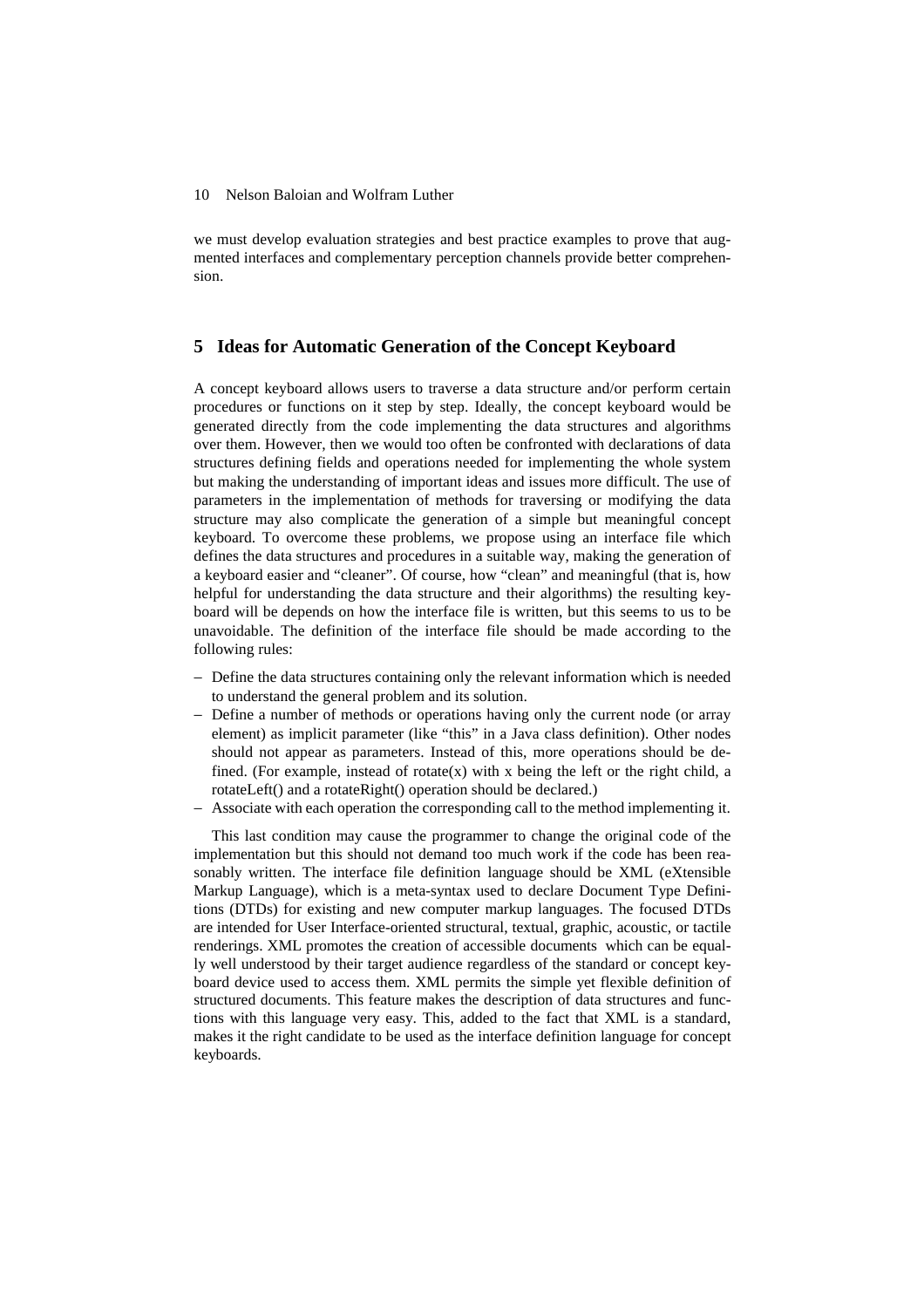## **6 Related Tools for Blind Users**

A number of systems have been developed with the aim of being used by people with disabilities. While most systems targeted for the hearing impaired are oriented to train people by developing the necessary skills to overcome their disabilities, a considerable proportion of the systems for blind people aim to increase greatly the accessibility to current computing resources which are based on graphic user interfaces, such as games and web navigators.

For blind people screen reader software allows access to graphic user interfaces by providing navigation as well as a Braille display or speech synthesized reading of controls, text, and icons. The blind user typically uses the tab and arrow controls to move through menus, buttons, icons, text areas, and other parts of the graphic interface. As the input focus moves, the screen reader provides Braille, speech, or nonspeech audio feedback to indicate the user's position. Blind users rarely use a pointing device, and as discussed above, typically depend on keyboard navigation. A problem of concern for blind users is the growing use of graphics and windowing systems [5].

The browser BrookesTalk reads out the Web page, using speech synthesis in word, sentence, and paragraph mode, and offers different views of the page to simulate 'scanning' [25]. Different views of the page take the form of keywords, summary or abstract and are derived using information retrieval and natural language processing techniques. BrookesTalk also offers a special search facility, a configurable text window for visually impaired users and a standard visual browser so that blind users can work alongside other people who can fully utilize a standard graphic interface.

The HOMER UIMS approach by Anthony Savidis and Constantine Stephanidis [22, 23] develops dual user interfaces for the integration of blind and sighted. HOMER supports the integration of visual and non-visual interaction objects and their relationships. In this context, a simple toolkit has been also implemented for building non-visual user interfaces and has been incorporated in the HOMER system. A Dual User Interface is characterized by the following properties: It is concurrently accessible by blind and sighted users and the visual and non-visual metaphors of interaction meet the specific needs of sighted and blind users, respectively. At any point in time, the same internal (semantic) functionality is made accessible to both user groups through different interactive channels.

Education for blind children uses special devices like a touch pad, speech synthesis or Braille displays. Another idea is to use concept keyboards which implement different actions to interact with applications. There are excellent tools for translating text to Braille; however, graphics production has problems creating tactile graphics on screen or printing it on special embossed or swell paper. A specialized thermal printer produces output on swell paper. Many modern Braille printers have a graphics mode where dots are embossed in a regular raster. It is even possible to leave the raster in order to create "smooth" curves. Other solutions print graphics directly from a program and handle the conversion to a relief image. We prefer a combination of touch, text-to-speech and sound landscapes, an access chosen in the European project TACIS (Tactile Acoustic Computer Interaction System). Together with Windows-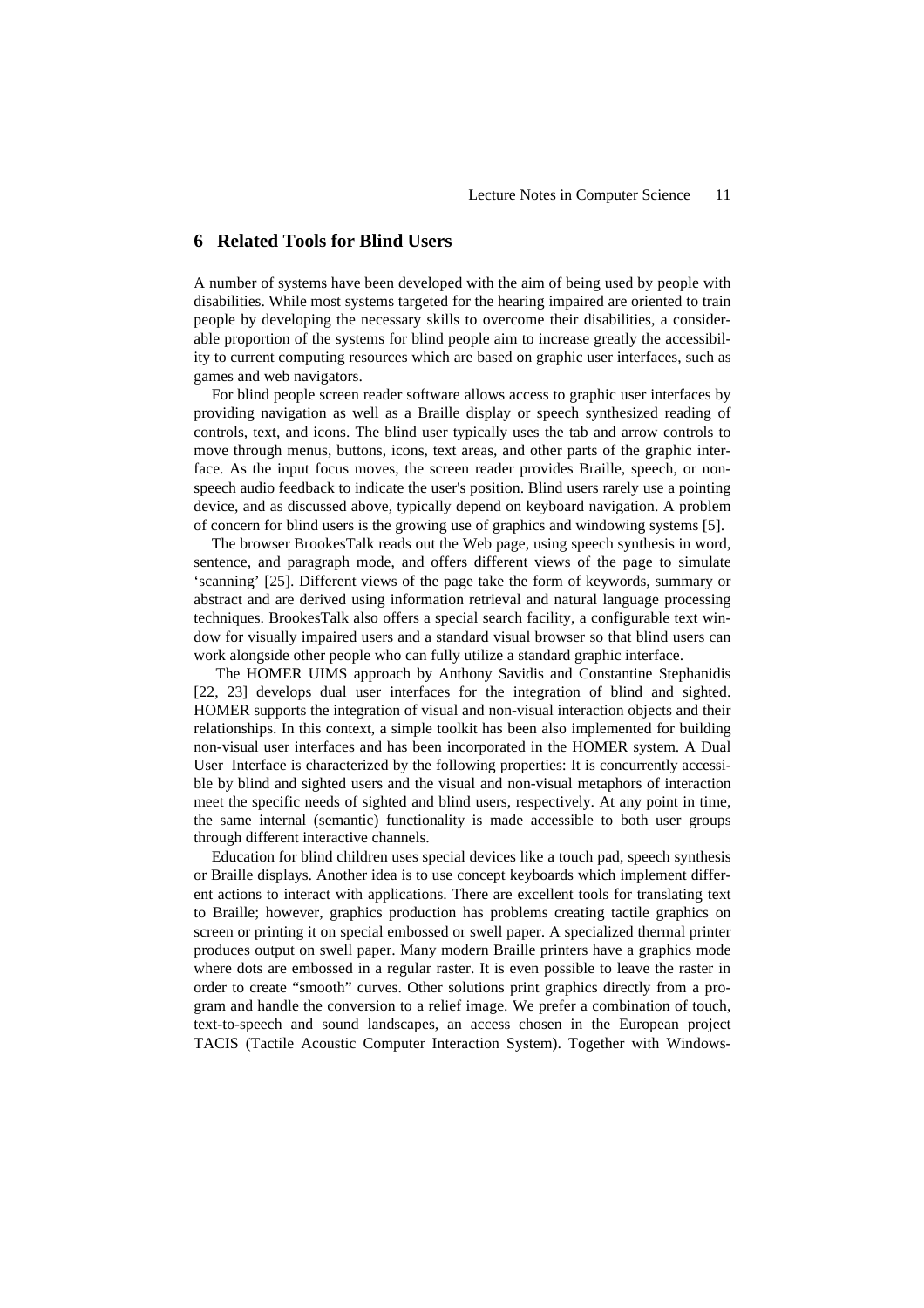based screen readers, Braille displays allow the visually impaired person to obtain a tactile layout of the desktop, applications, and windows [13].

AudioDoom [14, 21] allows blind children to explore and to interact with virtual worlds by using only spatialized sound. It was inspired by traditional Doom games where the player has to move inside a maze discovering the environment and solving problems posed by objects and entities that inhabit the virtual world. In doing so, it emphasizes the sound navigation throughout virtual spaces in order to develop cognitive tasks to enhance spatial orientation skills in blind children. AudioDoom is manipulated by using a wireless ultrasonic joystick or a labeled keyboard.

In the same context the sonic concentration game proposed by Roth et al. [20] contains several different levels offering pairs of geometrical shapes to be matched. To represent geometrical shapes it is necessary to build a two-dimensional sound space. Each dimension corresponds to a musical instrument and Raster points correspond to pairs of frequencies on a scale. Moving horizontally from left to right is equivalent to a frequency variation of the first instrument, and moving vertically to a frequency variation of the second one.

Another mode presents a shape by moving sound in a special plane. The third dimension can be represented by means of frequency. The Doppler effect can be used to enhance front and back differences.

Haptics is a technology that provides sensing and control through touch and gesture. It presents interface equipment for accessing and manipulating data normally available only through visual representations for seeing people. A haptic system must sense and analyze the forces applied by the user and deliver a physical sensation back to the person in real time. This kind of systems allows users to explore all sides of a virtual 3D object, to move and to turn the object freely in three orthogonal space coordinates and around three rotational axes, and to track force and to provide forcefeedback sensations in multiple dimensions.

A haptic interface is a hand-held computer-controlled motorized device displaying information to human tactile and kinesthetic senses. It works bidirectionally, accepting input from the user and displaying output from the computer. Including haptics in our scenario offers a further important channel, parallel to visual and aural communication, which can substitute for the other sensorial streams, in particular graphic interfaces. For example, by producing forces on the user's hand depending on both the user's motions and properties of the icons under the cursor, touchable representations of the screen objects can be created [19]. Gloves with embedded sensors provide hand-grasping actions or whole-hand sensitivity. Realistic sounds of haptic interaction can be easily synthesized, enabling systems to convey many haptic perceptions, such as hardness, material, texture, and shape.

## **7 Conclusion**

We have presented new concepts for enhancing standard visual interfaces with aural or haptic components to convey logical structures or data types to human minds. Optional dual or multiple interfaces enhance the human-machine interaction and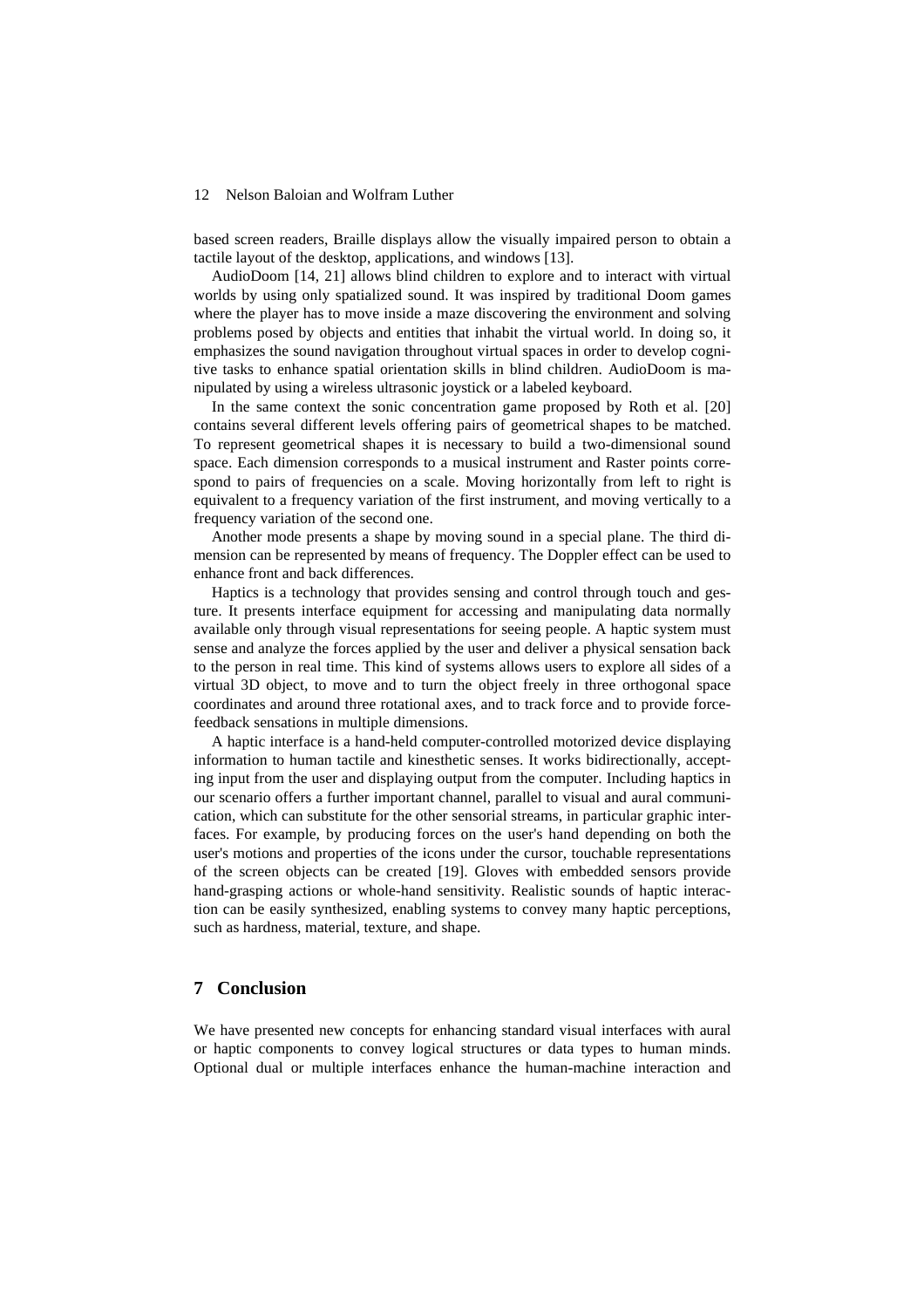support sensory-disabled people. It is important to separate control elements and visual objects by mean of an adequate concept keyboard which will be used to process data structures and geometric models. To achieve meaningful visualization, we focus on important information after a suitable abstraction process. The design guidelines given will be integrated into new versions of ViACoBi and a cooperative AudioDoom for the target groups mentioned above.

## **8 Acknowledgements**

This research and common multi-media software development for disabled (Audio-Doom for blind people and Whisper to enhance proficiency in speaking for postlingually deaf people) are being carried out by the authors in a current German and Chilean project funded by the German ministry BMBF and the Universities of Duisburg and (Santiago de) Chile [4, 14, 21, 24]. This cooperation gives us the opportunity to prove or disprove the notion that concept keyboards are useful for blind users. We thank Prof. Sánchez for valuable suggestions concerning the AudioDoom system and our collaborators Dr. W. Otten and C. Wans for their persistent valuable support during the development and evaluation of Whisper, discussing these ideas and making the material of their research available to us.

We would like to express our gratitude to our reviewers, who help us to reorganize the paper and to clarify our ideas and concepts.

# **References**

- 1. Archambault, D., Burger, D.: TIM (Tactile Interactive Multimedia): Development and adaptation of computer games for young blind children. Workshop on Interactive Learning Environments for Children, Athens, Greece, March 1-3 (2000) http://ui4all.ics.forth.gr/i3SD2000/Archambault.PDF
- 2. Baloian, N., Pino, J., Hoppe, H. U.: Intelligent navigation support for lecturing in an electronic classroom. In Lajoie, S. und M. Vivet (Hrsg.). *Artificial Intelligence in Education – Open Learning Environments: New Computational Technologies to Support Learning, Exploration, and Collaboration.* Amsterdam et al.: IOS/Omsha (1999) 606-610
- 3. Baloian, N., Hoppe, H.U., Luther, W.: Structuring Lesson Material to Flexibly Teaching in a Computer Integrated Classroom. GI-Workshop der Fachgruppe "Intelligente Lehr- /Lernsysteme", Dortmund, Germany, October 8-11 (2001). Research Report 763, University of Dortmund, ISSN 0933-6192, 187-194
- 4. Baloian, N., Luther, W., Sánchez, J.: Modeling Educational Software for People with Disabilities: Theory and Practice. Submitted to ASSETS 2002 conference
- 5. Bergman, E., Johnson, E.: Towards Accessible Human-Computer Interaction, in "Advances in Human-Computer Interaction", Volume 5, Jakob Nielsen, Editor (1995)
- 6. Bissell, R. E.: Music and Perceptual Cognition[1]: Journal of Ayn Rand Studies, Vol. 1, No. 1, Sept. 1999. http://www.dailyobjectivist.com/AC/musicperceptualcognition6.asp